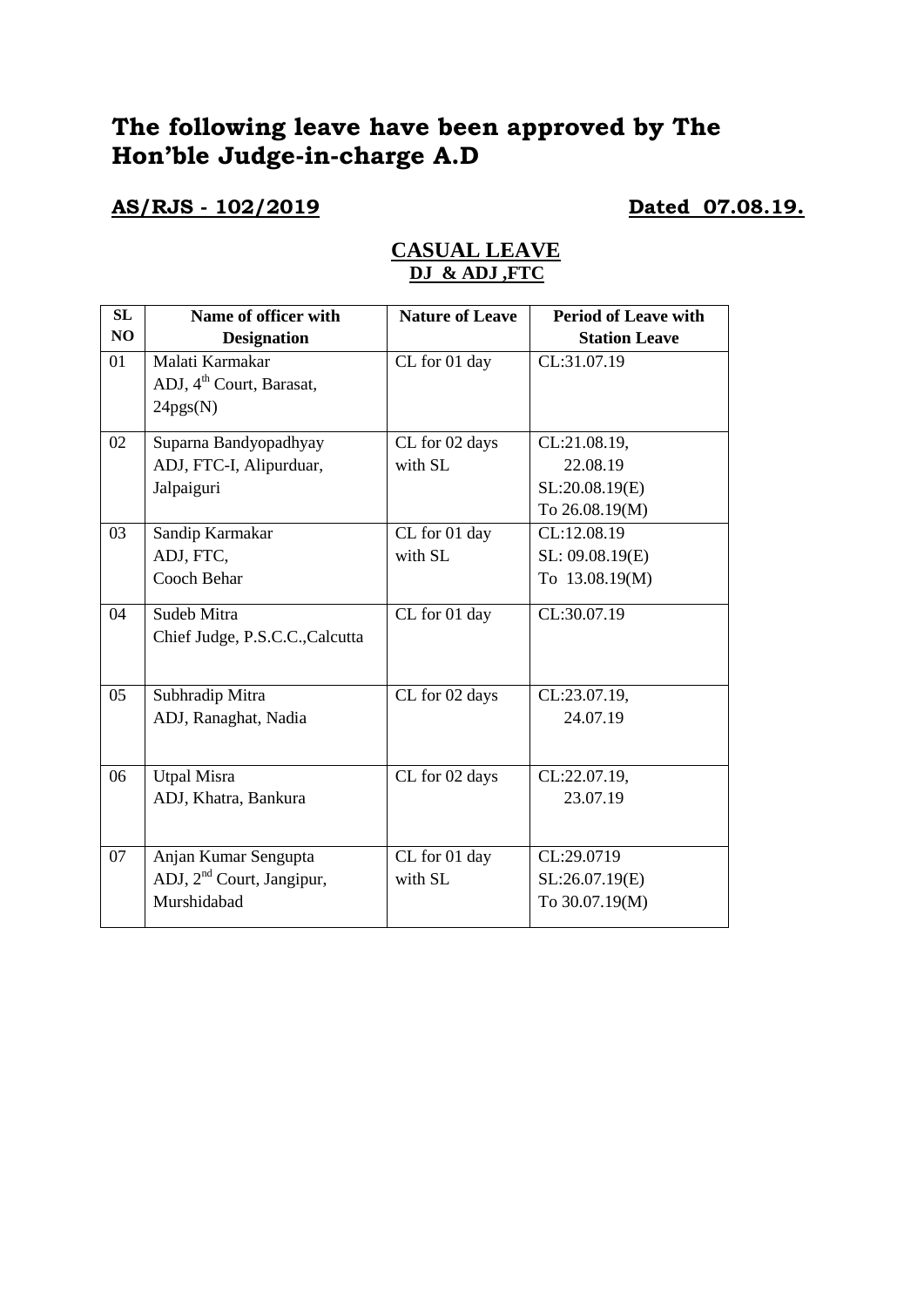| 08 | Anjan Kumar Sarkar                    | CL for 01 day   | CL:03.08.19     |
|----|---------------------------------------|-----------------|-----------------|
|    | ADJ, FTC-I, Berhampore,               | with SL         | SL:02.08.19(E)  |
|    |                                       |                 |                 |
|    | Murshidabad                           |                 | To 04.08.19(N)  |
| 09 | Dinanath Prasad                       | Cancellation of | Cancellation of |
|    | ADJ, FTC-I, Kandi,                    | CL              | CL:25.07.19,    |
|    | Murshidabad                           |                 | 26.07.19        |
| 10 | Manoj Kumar Rai                       | CL for 02 days  | CL:05.08.19,    |
|    | Judge, Spl Court (E.C.Act) -          | with SL         | 06.08.19        |
|    | ADJ, Asansol, Paschim                 |                 | SL:03.08.19(E)  |
|    | <b>Bardhaman</b>                      |                 | To 07.08.19(M)  |
| 11 | Madan Mohan Mishra                    | CL for 01 day   | CL:03.08.19     |
|    | ADJ, FTC-III, Barrackpore,            | with SL         | SL:02.08.19(E)  |
|    | 24pgs(N)                              |                 | To 05.08.19(M)  |
| 12 | Nilanjan De                           | CL for 01 day   | CL:29.07.19     |
|    | ADJ, FTC-II, Lalbagh,                 |                 |                 |
|    | Murshidabad                           |                 |                 |
| 13 | Pijush Kanti Roy                      | CL for 01 day   | CL:03.08.19     |
|    | ADJ, FTC-I, Diamond Harbour,          | with SL         | SL: 02.08.19(E) |
|    | 24pgs(S)                              |                 | To 05.08.19(M)  |
| 14 | Raja Roy                              | CL for 01 day   | CL:05.08.19     |
|    | ADJ, 2 <sup>nd</sup> Court, Durgapur, |                 |                 |
|    | Paschim Bardhaman                     |                 |                 |
| 15 | Sourav Bhattacharya                   | CL for 02 days  | CL:13.08.18,    |
|    | Judge, Commercial Court,              | with SL         | 14.08.19        |
|    | Asansol, Paschim Bardhaman            |                 | SL:12.08.19(E)  |
|    |                                       |                 | To 14.08.19(E)  |
| 16 | Sandip Choudhury                      | CL for 01 day   | CL:26.07.19     |
|    | ADJ, Katwa,                           | with SL         | SL:25.07.19(E)  |
|    | Purba Bardhaman                       |                 | To 29.07.19(M)  |
|    |                                       |                 |                 |

Submitted

 Sd/ **Registrar (Judicial Service)**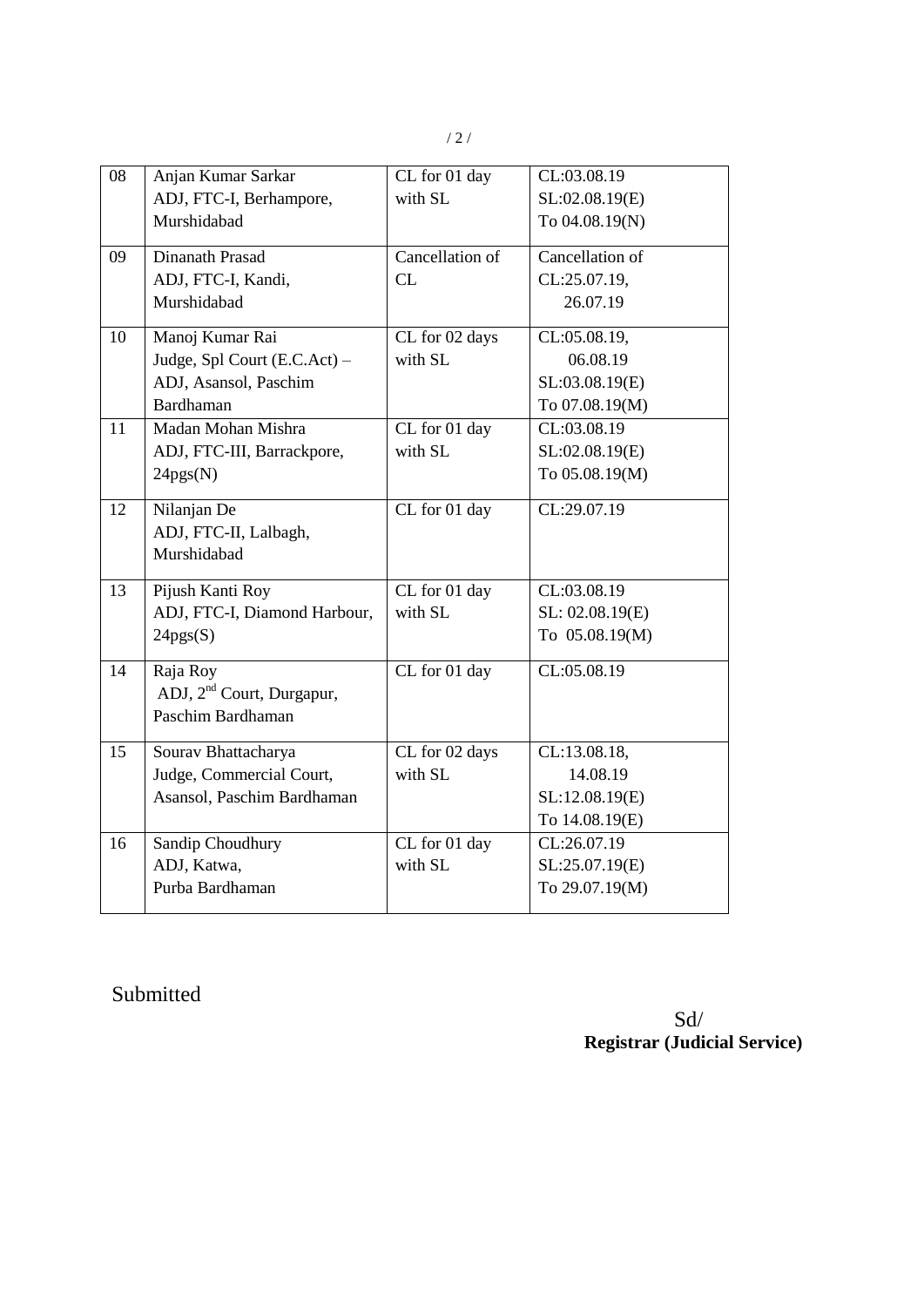### **The following leave have been approved by the Hon'ble Judge-in-Charge A.D.**

### **AS/RJS- 98 /2019 Dated : 07.08.2019**

| SL.<br>NO. | Name of officer with<br><b>Designation</b>                                | <b>Nature of Leave</b>        | <b>Period of Leave with</b><br><b>Station Leave</b> |
|------------|---------------------------------------------------------------------------|-------------------------------|-----------------------------------------------------|
| 1.         | Sri Partha Sarathi Sen,<br>District Judge, Purba<br>Medinipur             | Commuted Leave for<br>03 days | From: $24.07.2019$ to<br>26.07.2019                 |
| 2.         | Smt. Sujasha Mukherjee<br>Judge, Bench-VII, City Civil<br>Court, Calcutta | Commuted Leave on<br>$01$ day | From 09.07.2019                                     |

#### **DJ/ADJ**

#### **ADJ, FTC/CJ(SD)**

| SL<br>NO         | Name of officer with<br><b>Designation</b>                                 | <b>Nature of Leave</b>              | <b>Period of Leave with</b><br><b>Station Leave</b> |
|------------------|----------------------------------------------------------------------------|-------------------------------------|-----------------------------------------------------|
| 3.               | Smt. Sanghamitra Podder<br>Judge, 3 <sup>rd</sup> Bench, PSCC,<br>Calcutta | <b>Commuted Leave</b><br>for 11days | From 16.07.2019 to<br>26.07.2019                    |
|                  |                                                                            |                                     | Suffixing: 27.07.2019 to<br>28.07.2019              |
| $\overline{4}$ . | Sri Debapriya Basu<br>ADJ, FTC-2, Hooghly                                  | Earned Leave for 06<br>days         | From 15.07.2019 to<br>20.07.2019                    |
|                  |                                                                            |                                     | Prefixing: 13.07.2019 &<br>14.07.2019               |
|                  |                                                                            |                                     | Suffixing: 21.07.2019                               |
| 5.               | Smt. Madhumita Roy III,<br>ADJ, FTC-2, Kandi,<br>Murshidabad               | Earned Leave for 05<br>days         | From 08.07.2019 to<br>12.07.2019                    |